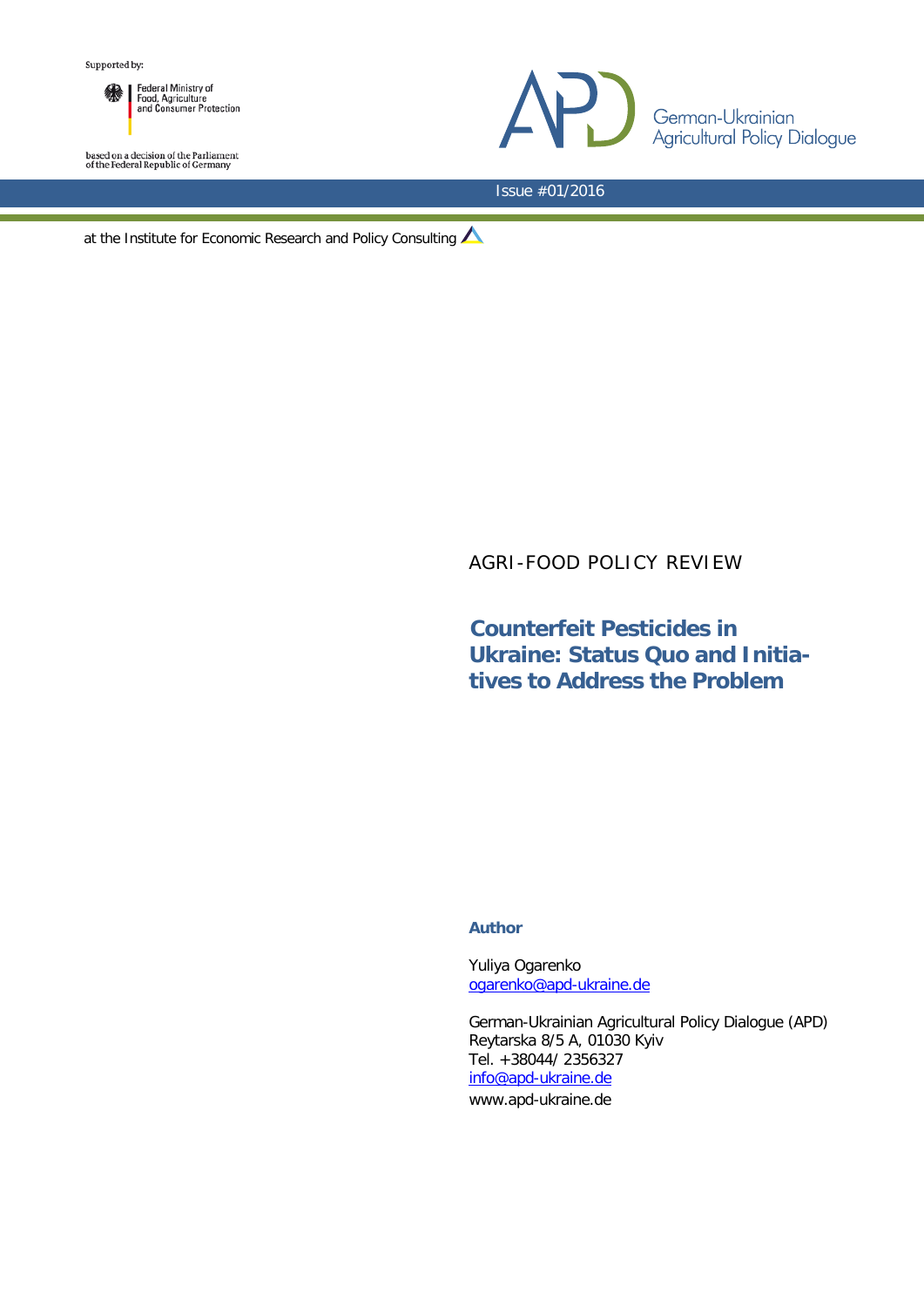**Being among the top-ten largest criminal businesses in the world, trade and application of counterfeit pesticides is a global threatening problem, which imposes serious risks for farmers, consumers of treated goods and environment and also cause financial losses to agricultural business and, unfortunately, Ukraine is among the countries with the largest share of counterfeits at the market.**

#### **Status quo**

On the one hand, pesticides help to increase agricultural productivity and meet constantly growing global demand for food. On the other hand, they pose serious risks for farmers' health, environment and end-users of agricultural products if applied in violation of safety standards. That is why new crop protection products are often rigorously tested before they are allowed to enter the market. Responsible producers of agrochemicals invest considerable financial resources to develop and test products, which meet the environmental and health safety standards. Global demand for pesticides and other crop protection products (CPP) is expected to grow following food demand. Potential to gain high profits at CPP market by avoiding costs encountered by legal business stimulated various kinds of international crimes related to production and trade of counterfeit products as well as contraband activities.

In fact, the counterfeit pesticides trade is in the top ten of most profitable organized crime businesses<sup>1</sup>. According to Europol<sup>2</sup>, illicit pesticides trade generates approximately 4.4 billion EUR profits globally each year. The share of illegal pesticides of the total world market is estimated by Europol to be as high as 10 % worth 44 billion EUR. Even in the EU, which generally has much stronger law enforcement than in Ukraine, the counterfeit pesticides trade is still a serious problem. In the North-East Europe, where criminal networks for illicit pesticides trade are exceptionally well developed, the market share of illegal pesticides could end up to 25 %.

<span id="page-1-3"></span><span id="page-1-2"></span><u>.</u>

According to the Ministry of Agrarian Policy and Food[3](#page-1-2) of Ukraine, domestic production of pesticides does not exceed  $6000<sup>4</sup>$  $6000<sup>4</sup>$  $6000<sup>4</sup>$  t, while 80-90 thousand tons of pesticides are imported annually (see Figure 1.). In 2014, crop protection measures were applied at 14 million ha (including 12.7 million ha of pesticides) of agricultural land, which is by 3.9 % higher than in 2013 $5$ .



### **Figure 1. Total pesticides imports by Ukraine**

In Ukraine, both original and generic products are represented at the market. The share of counterfeit products is considered to be at least 20 % (up to 70 % of small-packages at retail market). FAO estimates that turnover of falsified crop protection products constitute 20 %-25 % of the market or 200 million USD<sup>[6](#page-1-4)</sup>.

It is important to note the scale of the problem is really threatening as counterfeit pesticides entail multiple risks for natural environment and human health. Unlike legal products, which are properly tested to ensure maximum safety for farmers and environment, counterfeit products usually have unknown chemical composition and could seriously compromise health of farmers and consumers of treated agriproducts as well as damage of agrienvironmental ecosystems.

Moreover, economic losses for the government in terms of the revenue foregone due to lost taxes and customs duties from the sale of genuine prod-

<u>.</u>

<span id="page-1-4"></span><span id="page-1-1"></span><span id="page-1-0"></span><sup>1</sup> http://www.osce.org/secretariat/192516?download=true <sup>2</sup> https://croplife.org/wp-content/uploads/pdf\_files/Europol-AC-Policy-Brief.pdf

*Source: http://comtrade.un.org*

<sup>3</sup> http://minagro.gov.ua/node/16015

<sup>4</sup> More specific production data is not available as some data on production of insecticides and fungicides is considered to be confidential and concealed in the national statistics.

<sup>5</sup> http://www.ukrstat.gov.ua/

<sup>6</sup> http://minagro.gov.ua/node/18754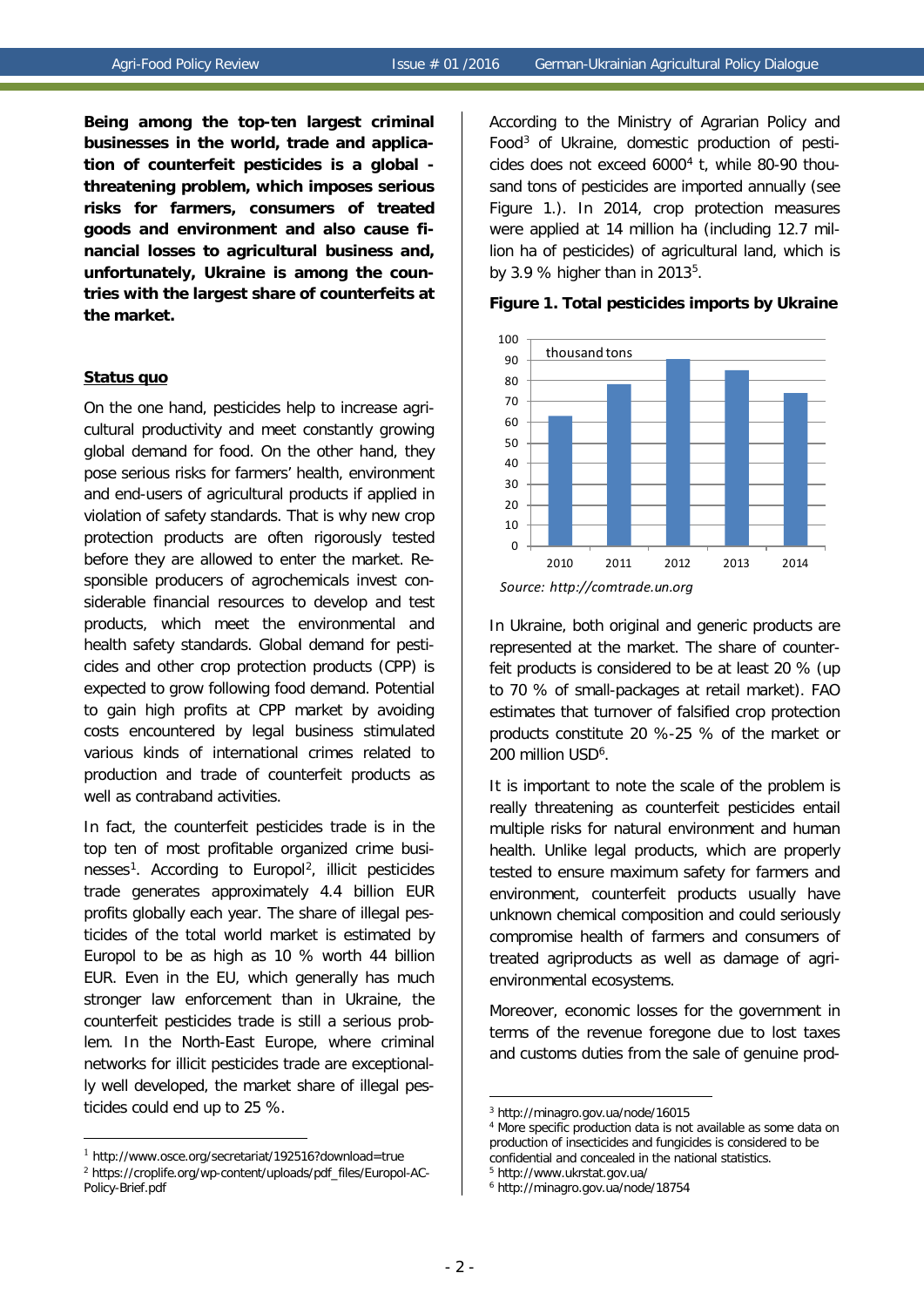ucts are also estimated to be very high. For example, economic damages to governments of the EU member countries vary from 15 to 22 million USD annually<sup>7</sup>. In addition, poor-quality pesticides could seriously damage harvests and contaminate soil, which will affect yields over several years in a row. Agrochemical producers also entail financial and reputational losses as labels of popular brands of well-known companies are often used in packaging of falsified pesticides.

## **Legislative framework**

Legislative basis of Ukraine on the pesticide use is comprised of two basic legislative acts, namely Law of Ukraine № 86/95-ВР "On Pesticides and Agrochemicals"[8](#page-2-1) as of 02.03.1995 and Law of Ukraine № 180-XIV "On protection of plants"<sup>[9](#page-2-2)</sup> as of 14.10.1998 as well as by-laws and orders of relevant executive bodies<sup>[10](#page-2-3)</sup>.

The former law establishes general terms related to application of pesticides and other agrochemicals, requirements to production, state testing and registration of pesticides. Business activities related to production as well as wholesale and/or retail trade in pesticides is subject to mandatory licensing. The law also provides requirements for the safe handling of pesticides including transportation and storage. The Law Nº 180-XIV sets key principles of the state policy in the area of crop protection and establishes functions of responsible government bodies.

Only those pesticides are allowed for application, which are recorded in the State register of pesti-cides and agrochemicals<sup>[11](#page-2-4)</sup> approved by the Ministry and Natural Resources of Ukraine. As of 2015, about 4.000 types of pesticides are authorized while 90 are considered to be very hazardous and are banned by the Ministry of Health <sup>[12](#page-2-5)</sup>. Violation of legislative norms on pesticides and agrochemi-

<span id="page-2-7"></span><span id="page-2-0"></span><sup>7</sup> http://edis.ifas.ufl.edu/pdffiles/pi/pi21000.pdf

<span id="page-2-6"></span><u>.</u>

cals use entails civil, disciplinary, administrative or criminal responsibility.

Moreover, Ukraine has joined the Rotterdam Convention on the Prior Informed Consent Procedure for Certain Hazardous Chemicals and Pesticides in International Trade, which became the part of national legislation since 2002[13](#page-2-6).

Despite quite well developed legislative body related to the use of pesticides, there are considerable discrepancies<sup>[14](#page-2-7)</sup> of the national legislation with International Code of Conduct on the Distribution and Use of Pesticides<sup>[15](#page-2-8)</sup> and provisions of the Directive 2009/128/EC on sustainable use of pesti-cides<sup>[16](#page-2-2)</sup> and the EU Regulation 284/2013, concerning the placing of plant protection products on the market<sup>17</sup>. Unfortunately, the Directive 2009/128/EC was not included under the Association Agreement with the EU for unknown reasons.

According to the OSCE[18](#page-2-10), key legislative weaknesses enabling trade of counterfeit pesticides in the EECCA countries include a very easy temporary (preliminary) registration, which can even be used for commercial batches; higher duty rates for ready-made products compared to ingredients and also deficiencies in the pesticide control system. Importantly, corruption is considered to be one of the main reasons, which make illegal business possible in production and trade of counterfeit pesticides.

## **Initiatives to address the problem**

Recent attempts to address the problem of counterfeit pesticides were mostly carried out by technical assistance projects as well as agrochemical producers, who want to reduce their losses. In 2005, European Union has launched a programme to combat use of falsified crop protection measures, which covered information activities in the nine regions of Ukraine. The European Busi-

<span id="page-2-1"></span><sup>8</sup> http://zakon4.rada.gov.ua/laws/show/86/95-

<span id="page-2-8"></span><sup>%</sup>D0%B2%D1%80

<sup>9</sup> http://zakon2.rada.gov.ua/laws/show/180-14/page

<span id="page-2-3"></span><span id="page-2-2"></span><sup>10</sup> For example, Order of the Ministry of Health Protection № 1 "On transportation, storage and application of pesticides" as of 03.08.1998.

<span id="page-2-9"></span><span id="page-2-4"></span><sup>11</sup> http://www.menr.gov.ua/control/control5

<span id="page-2-10"></span><span id="page-2-5"></span><sup>12</sup>http://minagro.gov.ua/themes/garland/pdf/8.1.%20Basic%20 material%20UKR.pdf

<sup>13</sup> http://zakon5.rada.gov.ua/laws/show/995\_a35

<sup>14</sup>http://minagro.gov.ua/themes/garland/pdf/8.1.%20Basic%20 material%20UKR.pdf

<sup>15</sup> http://www.fao.org/docrep/018/a0220e/a0220e00.pdf <sup>16</sup> [http://eur-](http://eur/)

lex.europa.eu/LexUriServ/LexUriServ.do?uri=OJ:L:2009:309:00 71:0086:en:PDF

<sup>17</sup> http://eur-

lex.europa.eu/LexUriServ/LexUriServ.do?uri=OJ:L:2013:093:00 85:0152:EN:PDF

<sup>18</sup> http://www.osce.org/secretariat/192516?download=true